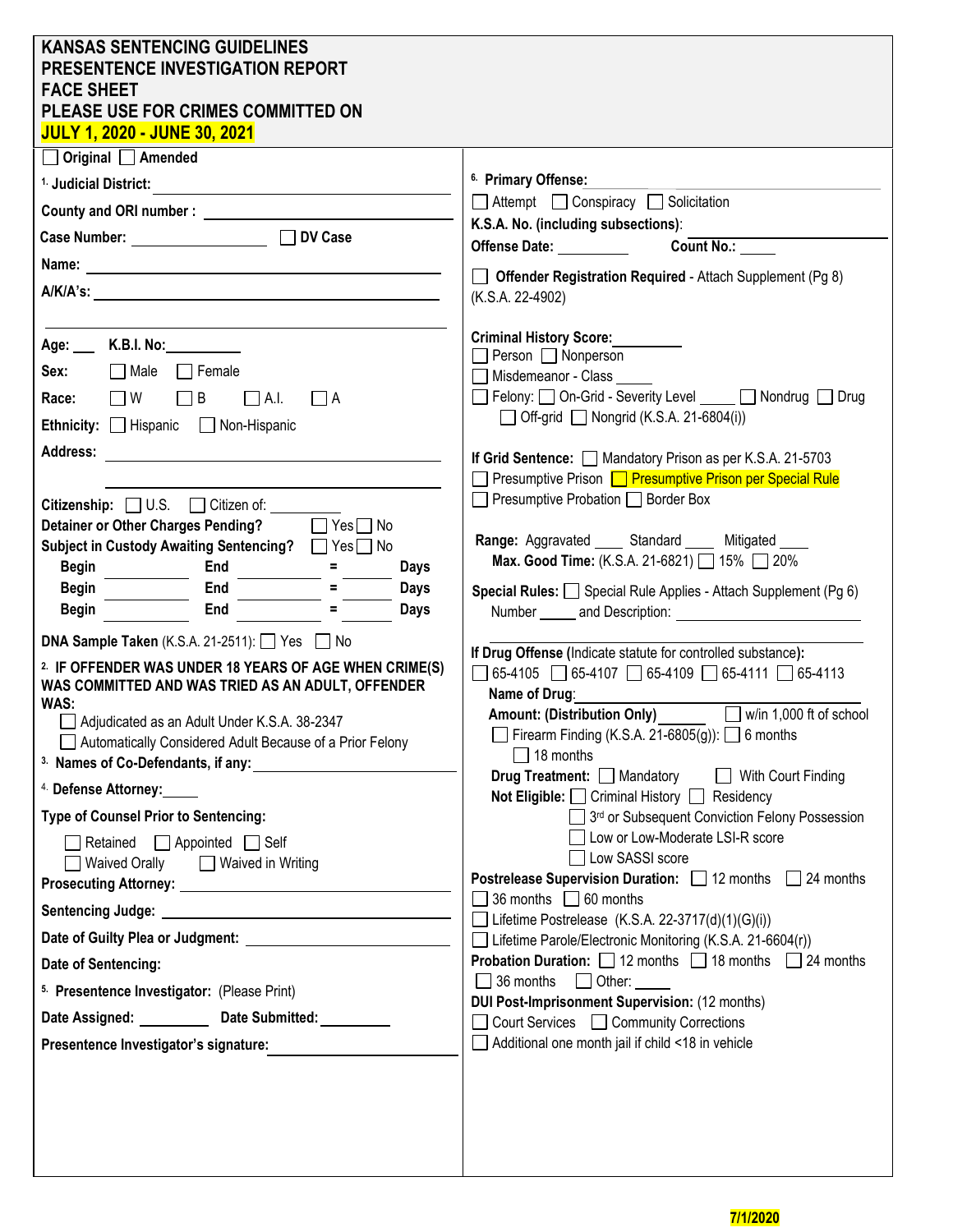# **2020 KANSAS SENTENCING GUIDELINES PRESENTENCE INVESTIGATION REPORT - FACE SHEET SUPPLEMENTAL PAGE**

| <b>CASE NO.</b>                                                            | page 2                                                                     |
|----------------------------------------------------------------------------|----------------------------------------------------------------------------|
| <b>Additional Offense:</b>                                                 | <b>Additional Offense:</b>                                                 |
| K.S.A. No. (including subsections): ________________                       | K.S.A. No. (including subsections): ______________                         |
| Offense Date: __________                                                   | Offense Date: <u>New York Base</u>                                         |
| Count No.: _____                                                           | Count No.: _____                                                           |
| Offender Registration Required - Attach Supplement (Pg 8)                  | $\Box$ Offender Registration Required - Attach Supplement (Pg 8)           |
| (K.S.A. 22-4902)                                                           | (K.S.A. 22-4902)                                                           |
| <b>Criminal History Score:</b>                                             | <b>Criminal History Score:</b>                                             |
| Person Nonperson                                                           | Person Nonperson                                                           |
| Misdemeanor - Class                                                        | Misdemeanor - Class                                                        |
| □ Felony: □ On-Grid - Severity Level _____ □ Nondrug □ Drug                | □ Felony: □ On-Grid - Severity Level ____ □ Nondrug □ Drug                 |
| $\Box$ Off-grid $\Box$ Nongrid (K.S.A. 21-6804(i))                         | $\Box$ Off-grid $\Box$ Nongrid (K.S.A. 21-6804(i))                         |
| If Grid Sentence: Mandatory Prison as per K.S.A. 21-5703                   | If Grid Sentence: Mandatory Prison as per K.S.A. 21-5703                   |
| □ Presumptive Prison <b>□ Presumptive Prison per Special Rule</b>          | □ Presumptive Prison <b>□ Presumptive Prison per Special Rule</b>          |
| Presumptive Probation D Border Box                                         | Presumptive Probation Border Box                                           |
| Range: Aggravated _____ Standard _____ Mitigated ____                      | Range: Aggravated _____ Standard _____ Mitigated ____                      |
| Max. Good Time: (K.S.A. 21-6821) 15% 20%                                   | Max. Good Time: (K.S.A. 21-6821) 15% 20%                                   |
| Special Rules: Special Rule Applies - Attach Supplement (Pg 6)             | Special Rules: Special Rule Applies - Attach Supplement (Pg 6)             |
|                                                                            | Number _______ and Description:                                            |
| If Drug Offense (Indicate statute for controlled substance):               | If Drug Offense (Indicate statute for controlled substance):               |
| $\Box$ 65-4105 $\Box$ 65-4107 $\Box$ 65-4109 $\Box$ 65-4111 $\Box$ 65-4113 | $\Box$ 65-4105 $\Box$ 65-4107 $\Box$ 65-4109 $\Box$ 65-4111 $\Box$ 65-4113 |
|                                                                            |                                                                            |
| Amount: (Distribution Only) Win 1,000 ft of school                         | Amount: (Distribution Only) Win 1,000 ft of school                         |
| Firearm Finding (K.S.A. $21-6805(g)$ ): $\Box$ 6 months                    | Firearm Finding (K.S.A. $21-6805(g)$ ): $\Box$ 6 months                    |
| $\Box$ 18 months                                                           | $\Box$ 18 months                                                           |
| <b>Drug Treatment:</b> Mandatory <b>No. 2.1 With Court Finding</b>         | <b>Drug Treatment:</b> Mandatory Mith Court Finding                        |
| Not Eligible: □ Criminal History □ Residency                               | Not Eligible: □ Criminal History □ Residency                               |
| 3rd or Subsequent Conviction Felony Possession                             | 3rd or Subsequent Conviction Felony Possession                             |
| Uow or Low-Moderate LSI-R score                                            | □ Low or Low-Moderate LSI-R score                                          |
| Low SASSI score                                                            | Low SASSI score                                                            |
| Postrelease Supervision Duration: 12 months                                | <b>Postrelease Supervision Duration:</b> 12 months                         |
| 24 months                                                                  | 24 months                                                                  |
| 36 months                                                                  | 36 months                                                                  |
| $\Box$ 60 months                                                           | $\Box$ 60 months                                                           |
| Lifetime Postrelease (K.S.A. 22-3717(d)(1)(G)(i))                          | Lifetime Postrelease (K.S.A. 22-3717(d)(1)(G)(i))                          |
| Lifetime Parole/Electronic Monitoring (K.S.A. 21-6604(r))                  | Lifetime Parole/Electronic Monitoring (K.S.A. 21-6604(r))                  |
| <b>Probation Duration:</b> $\Box$ 12 months $\Box$ 18 months               | <b>Probation Duration:</b> $\Box$ 12 months $\Box$ 18 months               |
| 24 months                                                                  | 24 months                                                                  |
| 36 months                                                                  | $\Box$ 36 months                                                           |
| Other:                                                                     | $\Box$ Other: $\_\_$                                                       |
| <b>DUI Post-Imprisonment Supervision: (12 months)</b>                      | <b>DUI Post-Imprisonment Supervision: (12 months)</b>                      |
| □ Court Services □ Community Corrections                                   | Court Services<br><br><br><br>Community Corrections                        |
| Additional one month jail if child <18 in vehicle                          | Additional one month jail if child <18 in vehicle                          |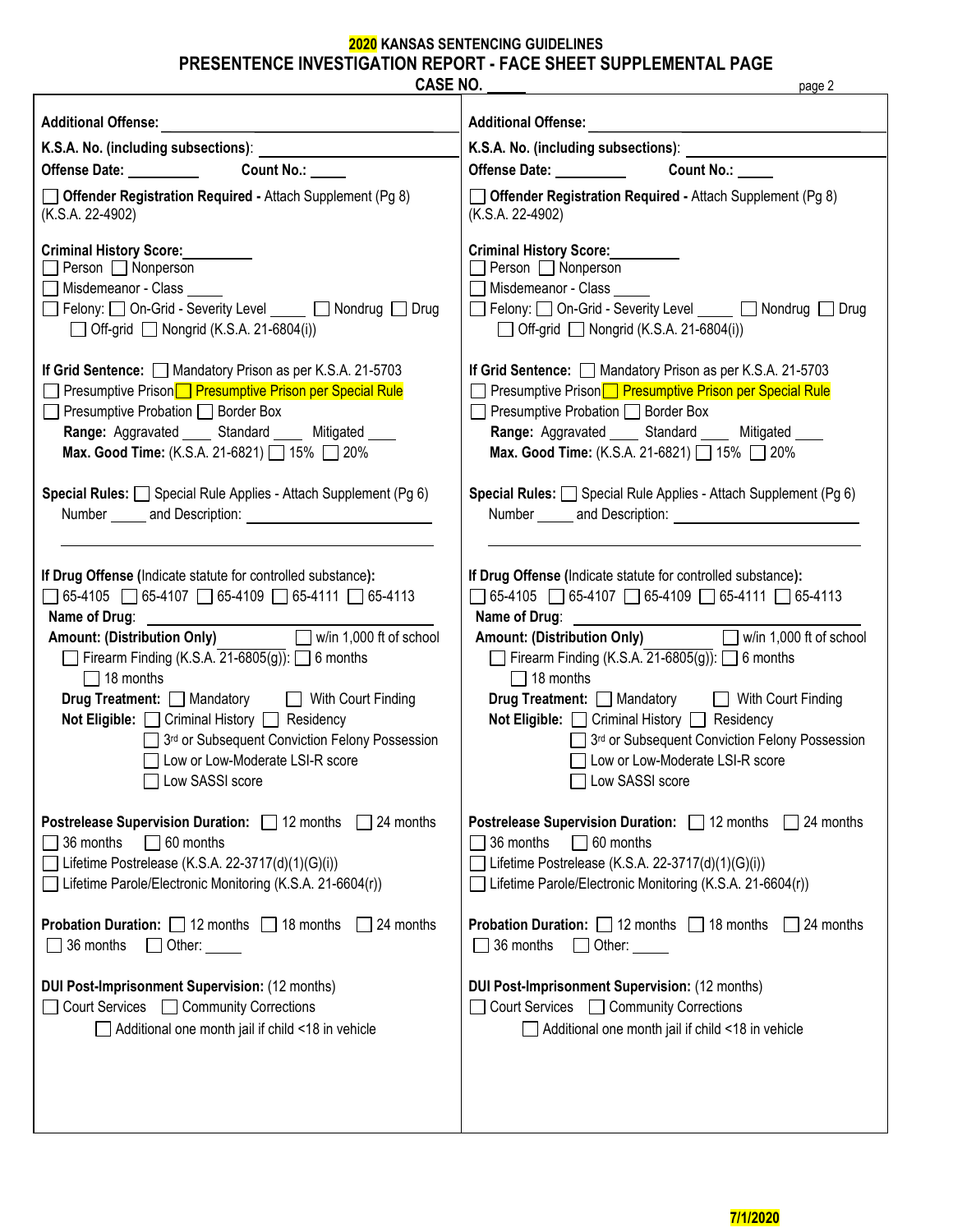# **2020 KANSAS SENTENCING GUIDELINES**

**PRESENTENCE INVESTIGATION REPORT - FACE SHEET SUPPLEMENTAL PAGE** 

| <b>CASE NO.</b>                                                                                                                                                                                                                                                                                                                                                   | page 3                                                                                                                                                                                                                                                                                                                                                                |
|-------------------------------------------------------------------------------------------------------------------------------------------------------------------------------------------------------------------------------------------------------------------------------------------------------------------------------------------------------------------|-----------------------------------------------------------------------------------------------------------------------------------------------------------------------------------------------------------------------------------------------------------------------------------------------------------------------------------------------------------------------|
| <b>Additional Offense:</b><br>Offense Date: Count No.: COUNT No.:<br>Offender Registration Required - Attach Supplement (Pg 8) (K.S.A.<br>22-4902)<br><b>Criminal History Score:</b><br>$\Box$ Person $\Box$ Nonperson<br>Misdemeanor - Class<br>□ Felony: □ On-Grid - Severity Level ____ □ Nondrug □ Drug<br>$\Box$ Off-grid $\Box$ Nongrid (K.S.A. 21-6804(i)) | <b>Additional Offense:</b><br>Offense Date: __________<br><b>Count No.:</b><br>Offender Registration Required - Attach Supplement (Pg 8) (K.S.A.<br>22-4902)<br><b>Criminal History Score:</b><br>$\Box$ Person $\Box$ Nonperson<br>Misdemeanor - Class<br>Felony: On-Grid - Severity Level _____ ONondrug Drug<br>$\Box$ Off-grid $\Box$ Nongrid (K.S.A. 21-6804(i)) |
| If Grid Sentence: Mandatory Prison as per K.S.A. 21-5703                                                                                                                                                                                                                                                                                                          | If Grid Sentence: Mandatory Prison as per K.S.A. 21-5703                                                                                                                                                                                                                                                                                                              |
| □ Presumptive Prison <b>D</b> Presumptive Prison per Special Rule                                                                                                                                                                                                                                                                                                 | □ Presumptive Prison <b>□ Presumptive Prison per Special Rule</b>                                                                                                                                                                                                                                                                                                     |
| Presumptive Probation Sorder Box                                                                                                                                                                                                                                                                                                                                  | Presumptive Probation Sorder Box                                                                                                                                                                                                                                                                                                                                      |
| Range: Aggravated _____ Standard _____ Mitigated ____                                                                                                                                                                                                                                                                                                             | Range: Aggravated _____ Standard _____ Mitigated ____                                                                                                                                                                                                                                                                                                                 |
| Max. Good Time: (K.S.A. 21-6821) 15% 20%                                                                                                                                                                                                                                                                                                                          | Max. Good Time: (K.S.A. 21-6821) 15% 20%                                                                                                                                                                                                                                                                                                                              |
| <b>Special Rules:</b> $\Box$ Special Rule Applies - Attach Supplement (Pg 6)                                                                                                                                                                                                                                                                                      | Special Rules: Special Rule Applies - Attach Supplement (Pg 6)                                                                                                                                                                                                                                                                                                        |
| Number _______ and Description:                                                                                                                                                                                                                                                                                                                                   | Number and Description:                                                                                                                                                                                                                                                                                                                                               |
| If Drug Offense (Indicate statute for controlled substance):                                                                                                                                                                                                                                                                                                      | If Drug Offense (Indicate statute for controlled substance):                                                                                                                                                                                                                                                                                                          |
| $\Box$ 65-4105 $\Box$ 65-4107 $\Box$ 65-4109 $\Box$ 65-4111 $\Box$ 65-4113                                                                                                                                                                                                                                                                                        | $\Box$ 65-4105 $\Box$ 65-4107 $\Box$ 65-4109 $\Box$ 65-4111 $\Box$ 65-4113                                                                                                                                                                                                                                                                                            |
|                                                                                                                                                                                                                                                                                                                                                                   |                                                                                                                                                                                                                                                                                                                                                                       |
| Amount: (Distribution Only) W/in 1,000 ft of school                                                                                                                                                                                                                                                                                                               | Amount: (Distribution Only) Win 1,000 ft of school                                                                                                                                                                                                                                                                                                                    |
| Firearm Finding (K.S.A. $21-6805(g)$ ): $\Box$ 6 months                                                                                                                                                                                                                                                                                                           | Firearm Finding (K.S.A. $21-6805(g)$ ): $\Box$ 6 months                                                                                                                                                                                                                                                                                                               |
| $\Box$ 18 months                                                                                                                                                                                                                                                                                                                                                  | $\Box$ 18 months                                                                                                                                                                                                                                                                                                                                                      |
| Drug Treatment: Mandatory Mith Court Finding                                                                                                                                                                                                                                                                                                                      | Drug Treatment: Mandatory Mith Court Finding                                                                                                                                                                                                                                                                                                                          |
| Not Eligible: □ Criminal History □ Residency                                                                                                                                                                                                                                                                                                                      | Not Eligible: □ Criminal History □ Residency                                                                                                                                                                                                                                                                                                                          |
| 3rd or Subsequent Conviction Felony Possession                                                                                                                                                                                                                                                                                                                    | 3rd or Subsequent Conviction Felony Possession                                                                                                                                                                                                                                                                                                                        |
| □ Low or Low-Moderate LSI-R score                                                                                                                                                                                                                                                                                                                                 | □ Low or Low-Moderate LSI-R score                                                                                                                                                                                                                                                                                                                                     |
| Low SASSI score                                                                                                                                                                                                                                                                                                                                                   | Low SASSI score                                                                                                                                                                                                                                                                                                                                                       |
| 24 months                                                                                                                                                                                                                                                                                                                                                         | <b>Postrelease Supervision Duration:</b> 12 months                                                                                                                                                                                                                                                                                                                    |
| <b>Postrelease Supervision Duration:</b> 12 months                                                                                                                                                                                                                                                                                                                | $\Box$ 24 months                                                                                                                                                                                                                                                                                                                                                      |
| $\Box$ 36 months                                                                                                                                                                                                                                                                                                                                                  | $\Box$ 60 months                                                                                                                                                                                                                                                                                                                                                      |
| $\Box$ 60 months                                                                                                                                                                                                                                                                                                                                                  | 36 months                                                                                                                                                                                                                                                                                                                                                             |
| Lifetime Postrelease (K.S.A. 22-3717(d)(1)(G)(i))                                                                                                                                                                                                                                                                                                                 | Lifetime Postrelease (K.S.A. 22-3717(d)(1)(G)(i))                                                                                                                                                                                                                                                                                                                     |
| Lifetime Parole/Electronic Monitoring (K.S.A. 21-6604(r))                                                                                                                                                                                                                                                                                                         | Lifetime Parole/Electronic Monitoring (K.S.A. 21-6604(r))                                                                                                                                                                                                                                                                                                             |
| <b>Probation Duration:</b> $\Box$ 12 months $\Box$ 18 months                                                                                                                                                                                                                                                                                                      | <b>Probation Duration:</b> $\Box$ 12 months $\Box$ 18 months                                                                                                                                                                                                                                                                                                          |
| $\Box$ 24 months                                                                                                                                                                                                                                                                                                                                                  | $\Box$ 24 months                                                                                                                                                                                                                                                                                                                                                      |
| 36 months                                                                                                                                                                                                                                                                                                                                                         | $\Box$ 36 months                                                                                                                                                                                                                                                                                                                                                      |
| Other:                                                                                                                                                                                                                                                                                                                                                            | Other:                                                                                                                                                                                                                                                                                                                                                                |
| DUI Post-Imprisonment Supervision: (12 months)                                                                                                                                                                                                                                                                                                                    | <b>DUI Post-Imprisonment Supervision: (12 months)</b>                                                                                                                                                                                                                                                                                                                 |
| □ Court Services □ Community Corrections                                                                                                                                                                                                                                                                                                                          | Court Services <b>COMMUNIC</b> Corrections                                                                                                                                                                                                                                                                                                                            |
| Additional one month jail if child <18 in vehicle                                                                                                                                                                                                                                                                                                                 | Additional one month jail if child <18 in vehicle                                                                                                                                                                                                                                                                                                                     |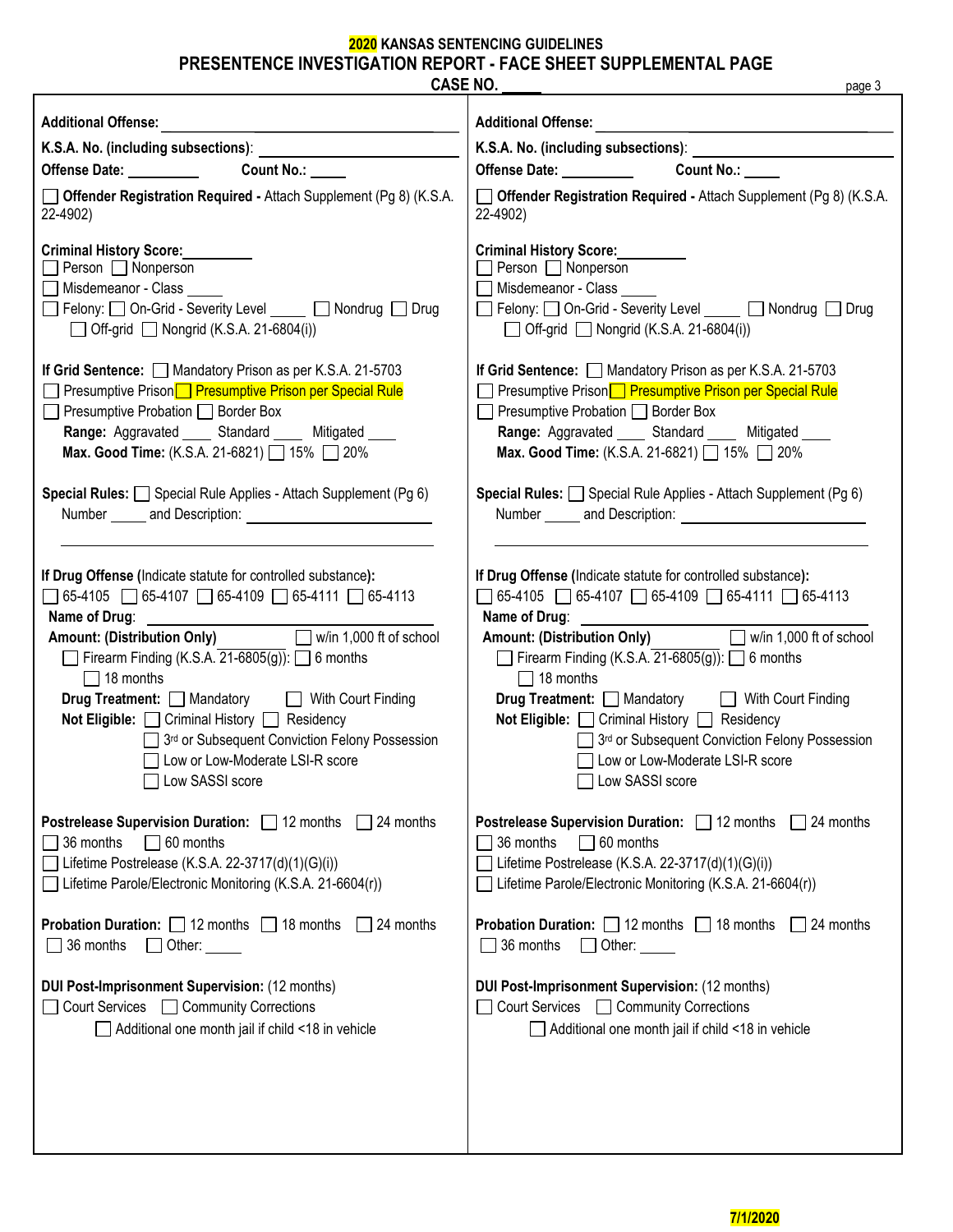(This page only - NOT PUBLIC RECORD)

|                                                              |                                                                             | <b>CASE NO.</b>                            | page 4 |
|--------------------------------------------------------------|-----------------------------------------------------------------------------|--------------------------------------------|--------|
| 1. OFFICIAL VERSION:                                         |                                                                             |                                            |        |
|                                                              |                                                                             |                                            |        |
|                                                              |                                                                             |                                            |        |
|                                                              |                                                                             |                                            |        |
| <sup>2</sup> DEFENDANT'S VERSION: Defendant's Date of Birth: |                                                                             | <b>Defendant's Social Security Number:</b> |        |
|                                                              |                                                                             |                                            |        |
|                                                              |                                                                             |                                            |        |
|                                                              |                                                                             |                                            |        |
|                                                              |                                                                             |                                            |        |
| 3. VICTIM'S INJURY / DAMAGE / STATEMENT(S):                  |                                                                             |                                            |        |
|                                                              |                                                                             |                                            |        |
|                                                              |                                                                             |                                            |        |
|                                                              |                                                                             |                                            |        |
|                                                              |                                                                             |                                            |        |
| 4. RESTITUTION OWED TO:                                      |                                                                             | <b>Total Restitution Owed: \$</b>          |        |
| Amount                                                       | <b>Name and Address</b>                                                     |                                            |        |
| \$                                                           |                                                                             |                                            |        |
| \$                                                           |                                                                             |                                            |        |
| \$                                                           |                                                                             |                                            |        |
| \$                                                           |                                                                             |                                            |        |
| \$                                                           |                                                                             |                                            |        |
| \$                                                           |                                                                             |                                            |        |
| \$                                                           |                                                                             |                                            |        |
| \$                                                           |                                                                             |                                            |        |
| \$                                                           |                                                                             |                                            |        |
| 5. DEFENDANT'S FINANCIAL INFORMATION:                        |                                                                             |                                            |        |
|                                                              |                                                                             |                                            |        |
| Is defendant employed? TVes TNo                              | If so, $\Box$ Full time                                                     | $\Box$ Part time                           |        |
|                                                              | Does the defendant collect disability or any type of assistance? □ Yes □ No | Amount per month \$                        |        |
| Number of dependents: _____                                  |                                                                             |                                            |        |
|                                                              |                                                                             |                                            |        |
| Monthly household income: \$ ____                            |                                                                             |                                            |        |
| Estimated amount of bills per month: \$                      |                                                                             |                                            |        |
|                                                              |                                                                             |                                            |        |
|                                                              |                                                                             |                                            |        |
|                                                              |                                                                             |                                            |        |
|                                                              |                                                                             |                                            |        |
|                                                              |                                                                             |                                            |        |
|                                                              |                                                                             |                                            |        |
|                                                              |                                                                             |                                            |        |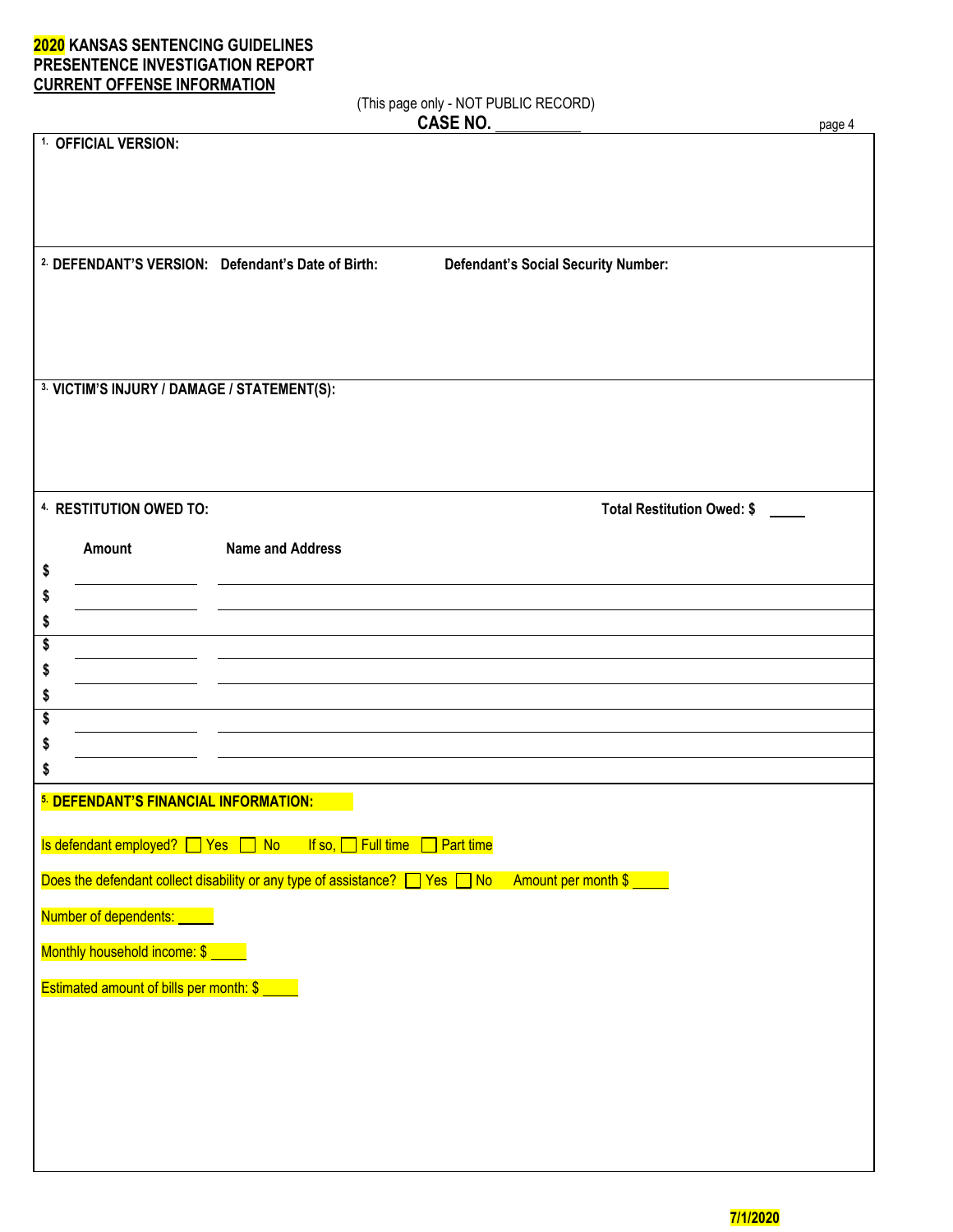| <b>CASE NO.</b>                                                                                                                                                                                                                                                                                                                                                                                                                                                                                                                                                                                                                                                                                                                                                                                                                                                                                                                                                                                                                                                                    | page 5                                                                                                                                                |                                                                                                                                                                                                            |    |  |  |
|------------------------------------------------------------------------------------------------------------------------------------------------------------------------------------------------------------------------------------------------------------------------------------------------------------------------------------------------------------------------------------------------------------------------------------------------------------------------------------------------------------------------------------------------------------------------------------------------------------------------------------------------------------------------------------------------------------------------------------------------------------------------------------------------------------------------------------------------------------------------------------------------------------------------------------------------------------------------------------------------------------------------------------------------------------------------------------|-------------------------------------------------------------------------------------------------------------------------------------------------------|------------------------------------------------------------------------------------------------------------------------------------------------------------------------------------------------------------|----|--|--|
| 6. PLACEMENT OPTIONS: This is a list of placement options and the presentence investigator's professional assessment of possible conditions should<br>the court place the offender on probation or order some form of community sanction.<br>COMMUNITY CORRECTIONS [Indicate the criteria from K.S.A. 75-5291 or Special Rule that qualifies the defendant for placement in Community<br>Corrections.]<br>$\Box$ (a)(2)(A) Scored moderate, high or very high risk<br>$\Box$ (a)(2)(B) Downward dispositional departure from presumptive prison sentence<br>$\Box$ (a)(2)(C) Convicted of offense severity level 7 or higher which requires registration<br>$\Box$ (a)(2)(F) Drug Treatment for up to 18 months (K.S.A. 21-6824 "SB 123")<br>$\Box$ (a)(2)(G) Sentenced pursuant to K.S.A. 8-1567 (DUI)<br>$\Box$ Special Rule Applies<br><b>COURT SERVICES</b>                                                                                                                                                                                                                    |                                                                                                                                                       |                                                                                                                                                                                                            |    |  |  |
| 7. OFFICER'S ASSESSMENT OF CONDITIONS OF PROBATION: K.S.A. 21-6607<br>Alcohol evaluation   Drug evaluation   Mental Health evaluation   ADSAP Evaluation   Domestic Violence Offender Assessment<br>In Patient<br>□ Out Patient<br>Alcohol treatment<br>$\Box$ Drug treatment<br>No possession or consumption of alcohol or illegal drugs<br>At C.S.O. request and at defendant's own expense, submit to random:<br>Preath test<br>Community Service Work: Hours<br>Gain employment Maintain employment<br>Notify the C.S.O. of changes in employment, residence and phone number<br>□ Co-defendant<br>No contact with: $\Box$ Victim<br>$\Box$ G.E.D. $\Box$ Vocational<br>Educational program:<br>Register as an offender pursuant to the Kansas Offender Registration Act, K.S.A. 22-4901 et. seq. (NO registration is required for K.S.A. 21-<br>$5705(a)(2)-(a)(6)$ and ALL subsections)<br>Attend a presentation by the Victim Impact Panel<br>Submit to KBI DNA testing and be responsible for the cost of the test<br>Curfew Restriction:<br>Travel Restriction:<br>Other: | □ Higher Education                                                                                                                                    | [Check All That Apply.]<br>$(K.S.A. 21-6604(p))$<br>Mental Health treatment (Follow recommendations of counselor)<br>$\Box$ Blood test<br>$\Box$ Urinalysis test                                           |    |  |  |
| 8. COSTS PROPOSED:<br>†Total Restitution (Please complete pg. 4 item #4)<br>KBI or Other Lab Fees<br>Court Costs (including surcharge)<br>*Fines to Human Trafficking Victim Assist. Fund<br>*Total Fines (Excluding Human Trafficking Victim Assist. Fund)<br>DNA Database Fee (K.S.A. 21-2511 & 75-724)<br>Domestic Violence Special Program Fee<br>Domestic Violence Assessment/Recommendations<br><b>Community Corrections Fee</b><br>Correctional Supv. Fee (Felony \$120/ Misd. \$60)<br>Restitution shall be ordered as per K.S.A. 22-3424 if convicted of Human Trafficking (K.S.A. 21-5426), Agg. Human Trafficking                                                                                                                                                                                                                                                                                                                                                                                                                                                       | \$<br>\$<br><b>BIDS Attorney Fee</b><br>\$<br><b>BIDS Application Fee</b><br>Booking/fingerprint Fee<br>\$<br>\$<br>Attorney, etc.)<br>Specify:<br>\$ | Children's Advocacy Center Assessment Fee<br>SB 123 Assessment Fee (\$175)<br>SB 123 Offender Reimbursement (at least \$125)<br>Other Fees: (Lab, Medical, Witness, Court-Appointed<br><b>TOTAL COSTS:</b> | \$ |  |  |

- **\* \$250 of DUI fine shall be sent to Community Corrections Supervision Fund.**
- **\* Fines to Human Trafficking Assistance Fund: \$2500-5000 for Human Trafficking (K.S.A. 21-5426), Promoting the Sale of Sexual Relations (K.S.A. 21-6420) or Commercial Sexual Exploitation of a Child (K.S.A. 21-6422); no less than \$5000 for Agg. Human Trafficking (K.S.A. 21-5426); and one-half of \$1200-5000 for Buying Sexual Relations (K.S.A. 21-6421).**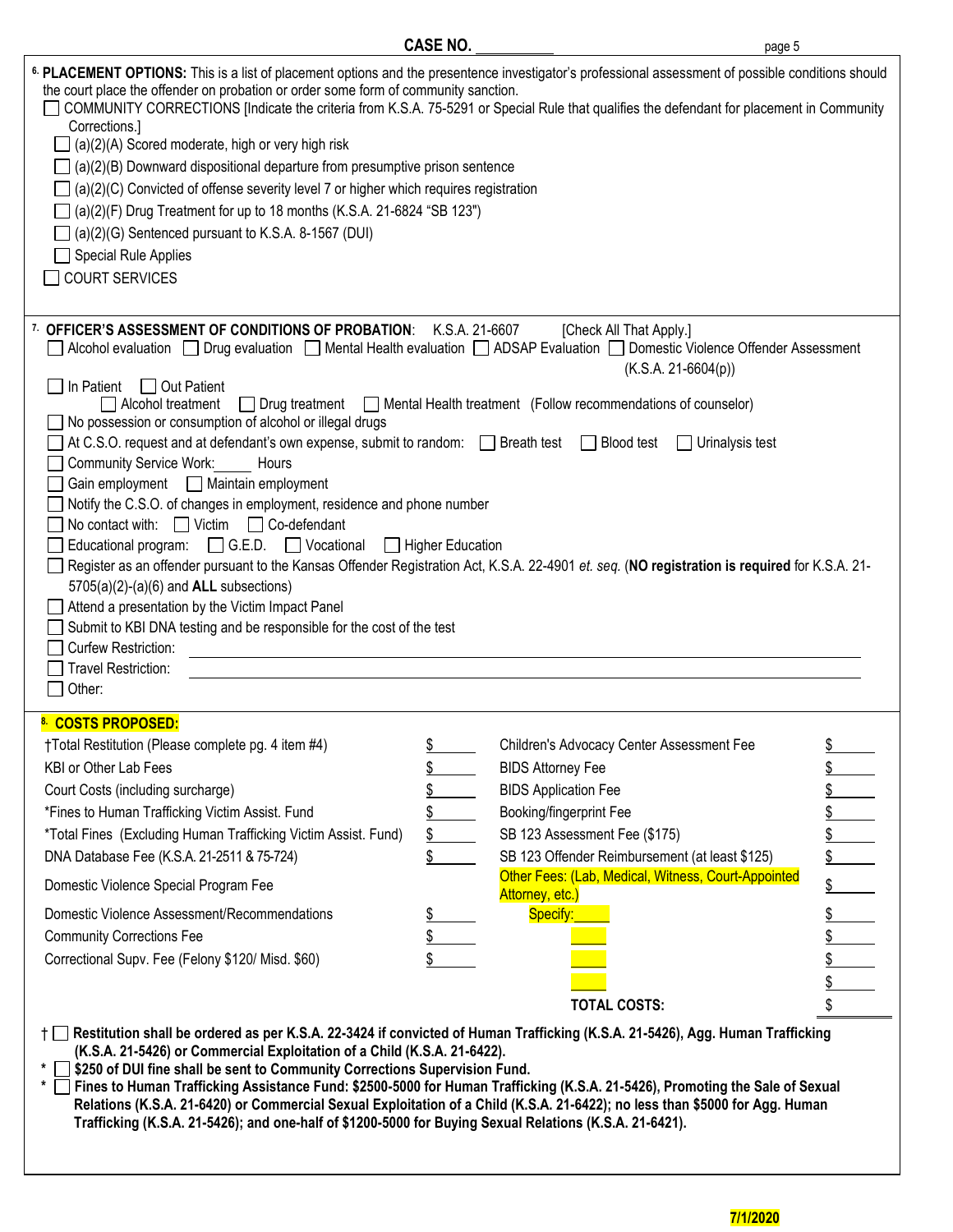| <b>CASE NO.</b>          | page 6                                                                                                                                                                                                                                                                                   |
|--------------------------|------------------------------------------------------------------------------------------------------------------------------------------------------------------------------------------------------------------------------------------------------------------------------------------|
|                          | SPECIAL RULES SUPPLEMENTAL PAGE (IF APPLICABLE, check box of the special rule and include this page with the corresponding                                                                                                                                                               |
| count.)                  |                                                                                                                                                                                                                                                                                          |
|                          | PUBLIC SAFETY OFFENSES / FIREARMS FINDING APPLY:                                                                                                                                                                                                                                         |
|                          | Person Felony Committed With a Firearm - presumed prison. K.S.A. 21-6804(h)                                                                                                                                                                                                              |
| $\overline{2}$<br>$\Box$ | Agg. Battery against a L.E.O., if criminal history is 6H or 6I - presumed prison. K.S.A. 21-6804(g)                                                                                                                                                                                      |
| $\Box$<br>3              | Agg. Assault of a L.E.O., if criminal history is 6H or 6I – presumed prison. K.S.A. 21-6804(g)                                                                                                                                                                                           |
| $34$ $\Box$              | Battery on a L.E.O., K.S.A. 21-5413(c)(2), resulting in bodily harm- presumed prison and consecutive. K.S.A. 21-6804(r)                                                                                                                                                                  |
| 32 $\Box$                | Drug Felony While in Possession of a Firearm- presumed prison. K.S.A. 21-6805(g)                                                                                                                                                                                                         |
| $33$ $\Box$              | Drug Felony With a Firearm that Discharges- presumed prison. K.S.A. 21-6805(g)                                                                                                                                                                                                           |
| 4 $\Box$                 | Crime Committed for Benefit of a Criminal Street Gang - presumed prison. K.S.A. 21-6804(k)                                                                                                                                                                                               |
| 11 $\Box$                | Extended Jurisdiction Juvenile Imposed - both juvenile and adult sentences imposed, adult sentence stayed conditioned on successful                                                                                                                                                      |
|                          | completion of juvenile sentence. K.S.A. 38-2347 and 38-2364                                                                                                                                                                                                                              |
| $35$ $\Box$              | Agg. Endangering a Child - consecutive sentence required. K.S.A. 21-5601(c)(2)                                                                                                                                                                                                           |
| $36$ $\Box$              | Ballistic Resistant Material - presumed prison with additional 30 months and consecutive. K.S.A. 21-6804(t)                                                                                                                                                                              |
| $38$ $\Box$              | Unlawful Sexual Relations - presumed prison. K.S.A. 21-6804(s)                                                                                                                                                                                                                           |
| 48 □                     | Law Enforcement Protection Act - enhanced sentence. K.S.A. 21-6804(y)(1)                                                                                                                                                                                                                 |
|                          | <b>HABITUAL OR REPEAT OFFENSES APPLY:</b>                                                                                                                                                                                                                                                |
| $5\Box$                  | Persistent Sex Offender - presumed prison - double the maximum duration. K.S.A. 21-6804(j)                                                                                                                                                                                               |
| 12 $\Box$                | 2 <sup>nd</sup> or Subs. Manufacture of a Controlled Substance Conviction - if previous conviction is for methamphetamine or analog, presumed                                                                                                                                            |
|                          | prison, twice the maximum duration. K.S.A. 21-6805(e)                                                                                                                                                                                                                                    |
| $26$ $\Box$              | 3rd or Subs. Felony Drug Possession - presumed prison. K.S.A. 21-6805(f)(1)                                                                                                                                                                                                              |
| 13 $\Box$                | Residential Burglary with a Prior Residential, Nonresidential or Agg. Burglary Conviction or any attempt or conspiracy convictions                                                                                                                                                       |
|                          | of these priors - presumed prison. K.S.A. 21-6804(I)                                                                                                                                                                                                                                     |
| 47 $\Box$                | Residential Burglary with Criminal History Score 7C, 7D, or 7E - presumptive prison. K.S.A. 21-6804(x)                                                                                                                                                                                   |
| 27 $\Box$                | Burglary With Two or More Prior Convictions for Theft, Burglary, or Agg. Burglary – presumed prison. K.S.A. 21-6804(p)                                                                                                                                                                   |
| 29 $\Box$                | Felony Theft With Three or More Prior Convictions for a Felony Theft, Burglary, or Agg. Burglary - presumed prison. K.S.A. 21-                                                                                                                                                           |
|                          | 6804(p)                                                                                                                                                                                                                                                                                  |
| $30***$                  | For #27 or #29, Substance Abuse Underlying Factor, Treatment More Effective to Reduce Reoffense Risk and Community Safety                                                                                                                                                                |
|                          | Served - KDOC Intensive Substance Abuse Treatment Program, Return to Court Upon Successful Completion. K.S.A. 21-6804(p)                                                                                                                                                                 |
| $31 \Box$                | 3rd or Subs. Criminal Deprivation of a Motor Vehicle – presumptive prison. K.S.A. 21-6804(n)                                                                                                                                                                                             |
| 16 $\Box$                | 2nd Forgery, criminal history I – C, sentenced pursuant to sentencing requirements of K.S.A. 21-5823, term of imprisonment not in KDOC.                                                                                                                                                  |
| 17 $\Box$                | Criminal history A or B, - sentenced for SL 8, NPF. K.S.A. 21-6804(i)<br>3rd or Subs. Forgery, criminal history I - C, sentenced pursuant to sentencing requirements of K.S.A. 21-5823, term of imprisonment not in                                                                      |
|                          | KDOC. Criminal history A or B, - sentenced for SL 8, NPF. K.S.A. 21-6804(i)                                                                                                                                                                                                              |
| $9$ $\Box$               | Crime Committed While Incarcerated, on Probation, Parole, Conditional Release, or Postrelease Supervision for a Felony - new                                                                                                                                                             |
|                          | sentence shall be imposed consecutively. K.S.A. 21-6606(c). If new crime is a felony, court may impose prison even if presumption is                                                                                                                                                     |
|                          | nonprison. K.S.A. 21-6604(f)(1)                                                                                                                                                                                                                                                          |
| $40$ $\Box$              | Felony Committed After Early Discharge When Offender Would Have Been On Probation or Postrelease Supervision for a Felony If                                                                                                                                                             |
|                          | committed after early discharge pursuant to K.S.A. 21-6608(d), or K.S.A. 22-3717(d)(2), may impose prison even if presumed nonprison.                                                                                                                                                    |
|                          | K.S.A. $21-6604(f)(2)$                                                                                                                                                                                                                                                                   |
| 28 □                     | Felony Committed While Incarcerated in a Juvenile Correctional Facility for an Offense That Would be a Felony if Committed by an                                                                                                                                                         |
| 10 $\Box$                | Adult - presumed prison. K.S.A. 21-6604(f)(3)<br>Crime Committed While on Felony Bond - new sentence imposed consecutively. K.S.A. 21-6606(d), 21-6604(f)(4). If new crime is a                                                                                                          |
|                          | felony, court may impose prison even if presumption is nonprison, K.S.A. 21-6604(f)(4)                                                                                                                                                                                                   |
| $37$ $\Box$              | 2nd or Subs. Identity Theft or Identity Fraud - presumed prison. K.S.A. 21-6804(u)                                                                                                                                                                                                       |
| 41 □                     | Leaving the Scene of an Accident - if current conviction is for K.S.A. 8-1602(b)(3)-(b)(5), prior convictions committed on and after July 1,                                                                                                                                             |
|                          | 2011 of 8-235, 8-262, 8-287, 8-291, 8-1566, 8-1567, 8-1568, 8-1602, 8-1605, 40-3104, 21-5405(a)(3), (a)(5) and 21-5406, or comparable                                                                                                                                                    |
|                          | convictions from a different jurisdiction, shall count as person felony for criminal history purposes. K.S.A. 21-6811(i)                                                                                                                                                                 |
| 42 □                     | Involuntary Manslaughter by DUI - if current conviction is for K.S.A. 21-5405(a)(3) or (a)(5), all prior convictions, adjudications and                                                                                                                                                  |
|                          | diversions for K.S.A. 8-1567(DUI), K.S.A. 8-2,144 (Commercial DUI), or comparable law of a different jurisdiction, shall count as person                                                                                                                                                 |
|                          | felony for criminal history purposes. K.S.A. 21-6811(c)                                                                                                                                                                                                                                  |
| 43 $\Box$                | 3rd or Subsequent Flee/Elude - presumed prison and imposed consecutively. K.S.A. 21-6804(v)                                                                                                                                                                                              |
| 44 □                     | Agg. Battery by DUI - if current conviction is for K.S.A. 21-5413(b)(3) or (b)(4), the first prior conviction, adjudication or diversion of K.S.A. 8-                                                                                                                                    |
|                          | 1567 (DUI), K.S.A. 8-2,144 (Commercial DUI), or comparable law of a different jurisdiction, shall count as a nonperson felony for criminal<br>history purposes. Each second and subsequent prior adult conviction, diversion or juvenile adjudication of these offenses shall count as a |
|                          | person felony for criminal history purposes. K.S.A. 21-6811(c)                                                                                                                                                                                                                           |
|                          |                                                                                                                                                                                                                                                                                          |
|                          |                                                                                                                                                                                                                                                                                          |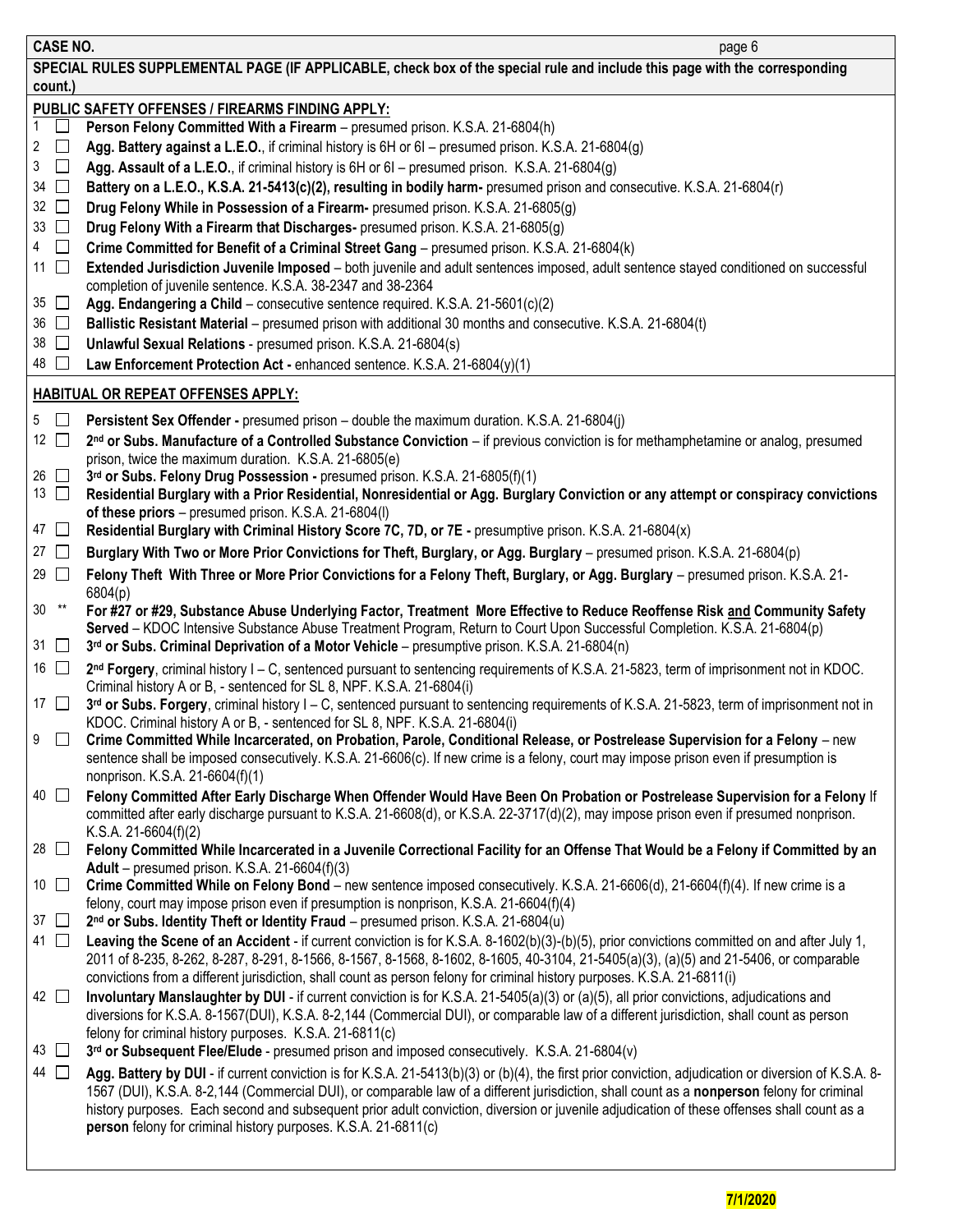| <b>CASE NO.</b> | page |
|-----------------|------|
|                 |      |

### **SPECIAL RULES SUPPLEMENTAL PAGE- continued**

#### **HABITUAL OR REPEAT OFFENSES APPLY - continued:** 45 **Aggravated Criminal Damage to Property** - presumed prison if current conviction is for K.S.A. 21-5813(b) (Scrap Metal) and offender has a prior conviction for any nonperson felony. K.S.A. 21-6804(w) 46 **Offender Registration Act Violation** - presumed prison unless optional nonprison sanction imposed. K.S.A. 21-6804(m) **NONGRID OFFENSES APPLY:** 6 **Felony D.U.I.** (3rd, 4th or Subs.) – sentenced pursuant to specific mandatory sentencing requirements of K.S.A. 8-1567 8 **Felony Domestic Battery** - sentenced pursuant to specific mandatory sentencing requirements of K.S.A. 21-5414(b)(3) 21 **Animal Cruelty** - K.S.A. 21-6412; 2nd or subs. conviction; or **Working/Assistance dog** – K.S.A. 21-6416 – sentenced pursuant to specific mandatory sentencing requirements of same statute **FINANCE OFFENSES APPLY:** 25 **Fraudulent Insurance Act,** any combination of acts w/in 6 months involving \$25,000 or more - presumed prison. K.S.A. 40-2,118(e) 15 **Kansas Uniform Securities Act**, violation resulting in loss of \$25,000 or more – presumed prison. K.S.A. 17-12a508(a)(5) 19 **Mortgage Business Act**, 2nd or subs. Conviction – presumed prison. K.S.A. 9-2203(d) 20 **Loan Brokers Act**, violation resulting in loss of \$25,000 or more – presumed prison. K.S.A. 50-1013(a)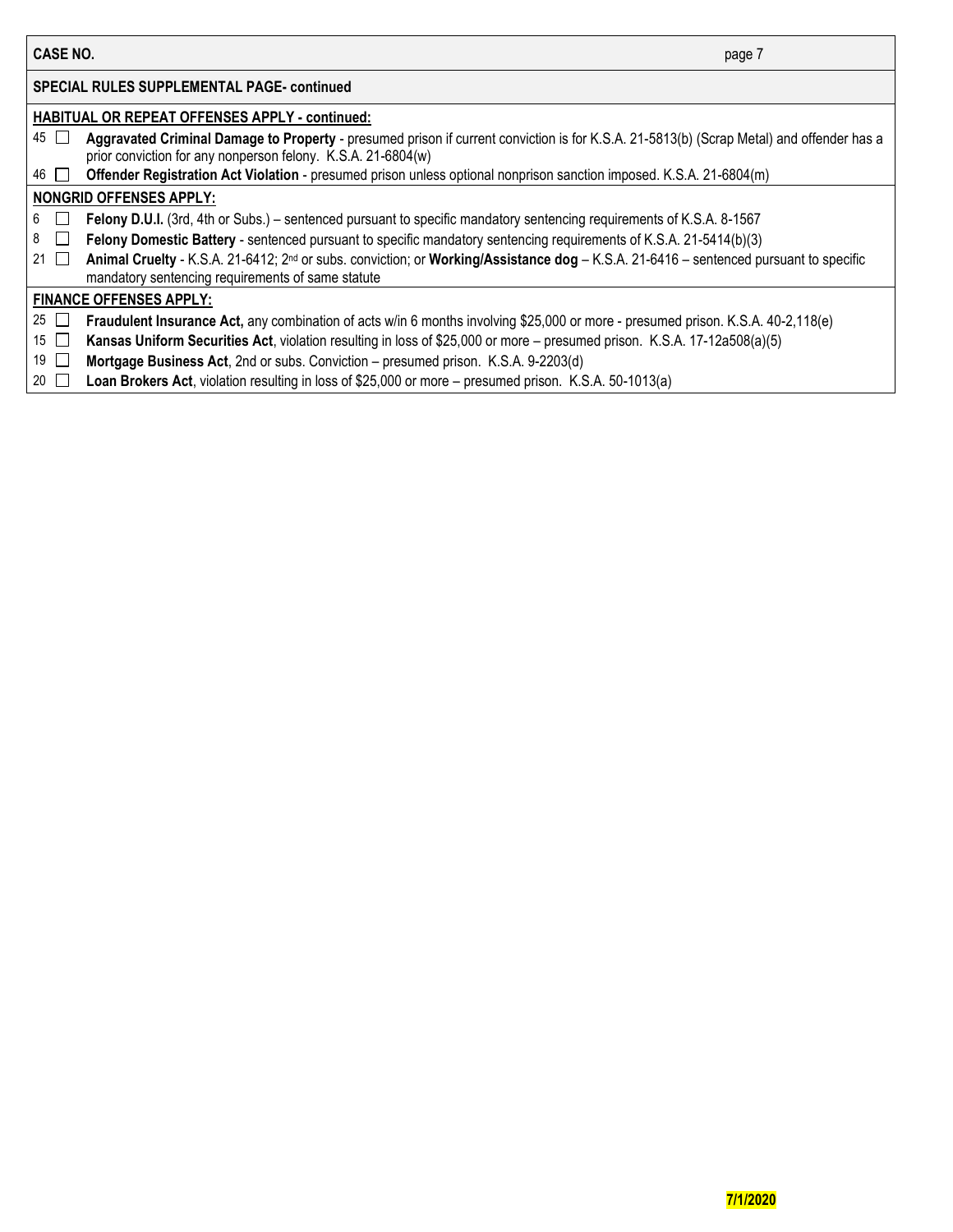| Case No.                                                                                                                                                                                                                                                                                                                                                                                                                                                                                                                                                                                                                                                                                                                                                                                                                                                                                                                                                                                                                                                                                                                                                                                                                                                                                                                                                                                                                                                                                                                                                                                             | page 8                                                                                                                                                                                      |
|------------------------------------------------------------------------------------------------------------------------------------------------------------------------------------------------------------------------------------------------------------------------------------------------------------------------------------------------------------------------------------------------------------------------------------------------------------------------------------------------------------------------------------------------------------------------------------------------------------------------------------------------------------------------------------------------------------------------------------------------------------------------------------------------------------------------------------------------------------------------------------------------------------------------------------------------------------------------------------------------------------------------------------------------------------------------------------------------------------------------------------------------------------------------------------------------------------------------------------------------------------------------------------------------------------------------------------------------------------------------------------------------------------------------------------------------------------------------------------------------------------------------------------------------------------------------------------------------------|---------------------------------------------------------------------------------------------------------------------------------------------------------------------------------------------|
| OFFENDER REGISTRATION SUPPLEMENT to the PSI - K.S.A. 22-4901 et seq.                                                                                                                                                                                                                                                                                                                                                                                                                                                                                                                                                                                                                                                                                                                                                                                                                                                                                                                                                                                                                                                                                                                                                                                                                                                                                                                                                                                                                                                                                                                                 |                                                                                                                                                                                             |
| REGISTRATION TERMS - check appropriate boxes indicating REQUIRED TERM of registration - See K.S.A. 22-4906                                                                                                                                                                                                                                                                                                                                                                                                                                                                                                                                                                                                                                                                                                                                                                                                                                                                                                                                                                                                                                                                                                                                                                                                                                                                                                                                                                                                                                                                                           |                                                                                                                                                                                             |
| Defendant advised of Notice of Duty to Register                                                                                                                                                                                                                                                                                                                                                                                                                                                                                                                                                                                                                                                                                                                                                                                                                                                                                                                                                                                                                                                                                                                                                                                                                                                                                                                                                                                                                                                                                                                                                      |                                                                                                                                                                                             |
| Offender must register for 15 YEARS after the date of parole, discharge or release, whichever date is most recent, or, if offender is not<br>confined, 15 YEARS from the date of conviction due to conviction of any of the following crimes:<br>Capital Murder - K.S.A. 21-5401<br>Murder in the Second Degree - K.S.A. 21-5403<br>Involuntary Manslaughter - K.S.A. 21-5405(a)(1), (a)(2) or (a)(4)<br>Promoting the Sale of Sexual Relations - K.S.A. 21-6420<br>$\Box$<br>Criminal Restraint - K.S.A. 21-5411 (except by parent, and only when victim is less than 18 years of age)<br>$\mathbf{L}$<br>Any act determined beyond a reasonable doubt to have been sexually motivated AND the act did not involve non-forcible sexual conduct<br>$\Box$<br>between a victim at least 14 and offender no more than 4 years older than victim - K.S.A. 22-4902(a)(15)<br>Any conviction of a person felony with court finding on the record that such felony was committed with a DEADLY WEAPON - K.S.A. 22-<br>4902(e)(2)<br>An offense not otherwise required, as provided by the Kansas Offender Registration Act, K.S.A. 22-4902(a)(5)<br>Manufacture or attempted manufacture of any controlled substance - K.S.A. 21-5703<br>Possession of precursors with intent to manufacture any controlled substance - K.S.A. 21-5709(a)<br>Cultivation, Distribution, Possession with intent to distribute opiates, opium or narcotic drugs or any stimulant in K.S.A. 65-4107(d)(1), (d)(3),<br>or $(f)(1) - ONLY$<br>Any of the following crimes when one of the parties is less than 18 years of age: | Murder in the First Degree - K.S.A. 21-5402<br>Voluntary Manslaughter - K.S.A. 21-5404<br>Sexual Battery - K.S.A. 21-5505(a)                                                                |
| Adultery - K.S.A. 21-5511 <b>D</b> Buying Sexual Relations - K.S.A. 21-6421<br>Any attempt, conspiracy or criminal solicitation of an offense defined in this section<br>Offender must register for 25 YEARS after the date of parole, discharge or release, whichever date is most recent, or, if offender is not<br>confined, 25 YEARS from the date of conviction due to conviction of any of the following crimes:<br>Indecent Solicitation of a Child - K.S.A. 21-5508<br>Agg. Incest - K.S.A. 21-5604(b)(1)<br>Unlawful Sexual Relations - K.S.A. 21-5512<br>Sexual Exploitation of a Child - K.S.A. 21-5510, if the victim is at least 14 years of age but less than 18 years of age<br>Promoting Prostitution - K.S.A. 21-6420, if the victim is at least 14 years of age but less than 18 years of age<br>$\perp$<br>Criminal Sodomy - K.S.A. 21-5504(a) when one of the parties involved is less than 18 years of age<br>Any attempt, conspiracy or criminal solicitation of an offense defined in this section                                                                                                                                                                                                                                                                                                                                                                                                                                                                                                                                                                            | Lewd and Lascivious Behavior - K.S.A. 21-5513<br>Electronic Solicitation - K.S.A. 21-5509<br>Indecent Liberties With a Child - K.S.A. 21-5506(a)<br>Agg. Sexual Battery - K.S.A. 21-5505(b) |
| Offender is subject to LIFETIME registration due to any of the following:<br>2 <sup>nd</sup> or Subsequent conviction of an offense requiring registration<br>Conviction of any of the following crimes:<br>Rape - K.S.A. 21-5503<br>Agg. Kidnapping - K.S.A. 21-5408(b)<br>Kidnapping - K.S.A. 21-5408(a)<br>Agg. Criminal Sodomy - K.S.A. 21-5504(b)<br>Criminal Sodomy - K.S.A. 21-5504(a)(3) or (a)(4)<br>Agg. Indecent Liberties With a Child - K.S.A. 21-5506(b)<br>Agg. Indecent Solicitation of a Child - K.S.A. 21-5508(b)<br>Agg. Human Trafficking- K.S.A. 21-5426(b)<br>Sexual Exploitation of a Child - K.S.A. 21-5510, if the victim is less than 14 years of age<br>Commercial Sexual Exploitation of a Child - K.S.A. 21-6422<br>Promoting Prostitution - K.S.A. 21-6420, if the victim is less than 14 years of age<br>Any attempt, conspiracy or criminal solicitation of an offense defined in this section<br>Duration determined by diversionary agreement, probation order or juvenile sentencing order: _____ years _____ months (K.S.A. 22-4906(i))                                                                                                                                                                                                                                                                                                                                                                                                                                                                                                                          |                                                                                                                                                                                             |

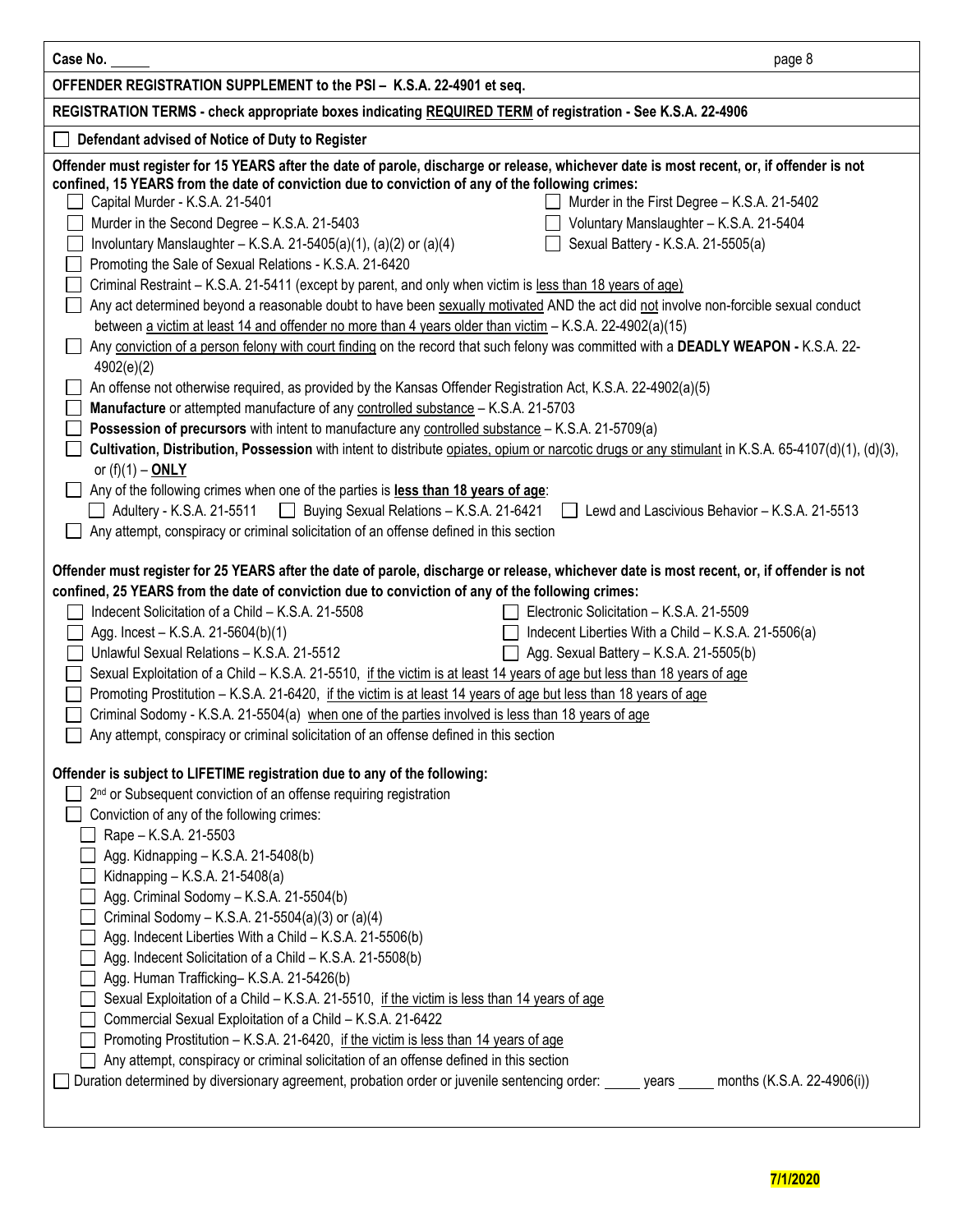|                                                                                                           |            |                                                                                                                                                                                                                                                      |                               |              |                                                       |                                                                                        |                                                 |                                                         |              |                              | Page 9                                                    |             |
|-----------------------------------------------------------------------------------------------------------|------------|------------------------------------------------------------------------------------------------------------------------------------------------------------------------------------------------------------------------------------------------------|-------------------------------|--------------|-------------------------------------------------------|----------------------------------------------------------------------------------------|-------------------------------------------------|---------------------------------------------------------|--------------|------------------------------|-----------------------------------------------------------|-------------|
| 1. KBI #                                                                                                  |            | 2. CASE #                                                                                                                                                                                                                                            |                               |              | <b>6. KANSAS CRIMINAL HISTORY</b><br><b>WORKSHEET</b> |                                                                                        |                                                 | 7. OFFENDER NAME (Last, First, Middle)                  |              |                              |                                                           |             |
| <sup>3.</sup> DISTRICT #                                                                                  |            | 4. COURT/ORI#                                                                                                                                                                                                                                        | NEW ______                    |              |                                                       |                                                                                        |                                                 | 8. DATE OF OFFENSE                                      |              | 9. DATE OF CONVICTION        |                                                           |             |
|                                                                                                           |            |                                                                                                                                                                                                                                                      |                               | PRIOR RECORD |                                                       |                                                                                        |                                                 |                                                         |              |                              |                                                           |             |
| 5. PSI INVESTIGATOR NAME (Last, First, Middle)                                                            |            |                                                                                                                                                                                                                                                      |                               |              |                                                       |                                                                                        | 10. DATE OF WORKSHEET<br>11. DATE OF SENTENCING |                                                         |              |                              |                                                           |             |
|                                                                                                           |            |                                                                                                                                                                                                                                                      |                               |              |                                                       |                                                                                        |                                                 |                                                         |              |                              |                                                           |             |
|                                                                                                           |            | 12. IF THE OFFENDER WAS UNDER SUPERVISION AT THE TIME HE/SHE COMMITTED THE CURRENT OFFENSE, OR WOULD HAVE BEEN UNDER SUPERVISION BUT FOR EARLY<br>DISCHARGE - pursuant to K.S.A. 21-6608(d) or K.S.A. 22-3717(d)(2) - PLEASE CHECK THOSE THAT APPLY. |                               |              |                                                       |                                                                                        |                                                 |                                                         |              |                              |                                                           |             |
| Probation/Community                                                                                       |            | Jurisdiction:                                                                                                                                                                                                                                        | Case No.:                     |              |                                                       | Felony                                                                                 | OR                                              | Misdemeanor                                             |              | Date Sentenced:              |                                                           |             |
| Parole                                                                                                    |            | Jurisdiction:                                                                                                                                                                                                                                        | Case No.:                     |              |                                                       | Felony                                                                                 | <b>OR</b>                                       | Misdemeanor                                             |              | Date Sentenced:              |                                                           |             |
| Postrelease Supervision                                                                                   |            | Jurisdiction:                                                                                                                                                                                                                                        | Case No.:                     |              |                                                       | Felony                                                                                 | OR                                              | Misdemeanor                                             |              | Date Sentenced:              |                                                           |             |
| <b>Conditional Release</b>                                                                                |            | Jurisdiction:                                                                                                                                                                                                                                        | Case No.:                     |              |                                                       | Felony                                                                                 | <b>OR</b>                                       | Misdemeanor                                             |              | Date Sentenced:              |                                                           |             |
| Other                                                                                                     |            | Jurisdiction:                                                                                                                                                                                                                                        | Case No.:                     |              |                                                       | Felony                                                                                 | <b>OR</b>                                       | Misdemeanor                                             |              | Date Sentenced:              |                                                           |             |
| Felony Early Discharge                                                                                    |            | Jurisdiction:                                                                                                                                                                                                                                        | Case No.:                     |              |                                                       |                                                                                        |                                                 |                                                         |              |                              | Date Discharged:                                          |             |
| <b>Comments:</b>                                                                                          |            |                                                                                                                                                                                                                                                      |                               |              |                                                       |                                                                                        |                                                 |                                                         |              |                              |                                                           |             |
| 13.<br><b>CURRENT CRIME(S) OF CONVICTION</b>                                                              |            |                                                                                                                                                                                                                                                      |                               |              |                                                       | 14.<br><b>CRIMINAL HISTORY CONVICTIONS AND/OR</b><br>ADJUDICATIONS PRIOR TO SENTENCING |                                                 |                                                         |              |                              |                                                           |             |
| K.S.A. Number                                                                                             |            | <b>Description</b>                                                                                                                                                                                                                                   | M/F                           | P/N<br>Level |                                                       |                                                                                        | Juvenile                                        | <b>Adult</b>                                            | <b>Total</b> |                              | <b>Type</b>                                               |             |
|                                                                                                           |            |                                                                                                                                                                                                                                                      |                               |              |                                                       |                                                                                        |                                                 |                                                         |              |                              | Person or Off-grid Felonies                               |             |
|                                                                                                           |            |                                                                                                                                                                                                                                                      |                               |              |                                                       |                                                                                        |                                                 |                                                         |              |                              | Nonperson Felonies                                        |             |
|                                                                                                           |            |                                                                                                                                                                                                                                                      |                               |              |                                                       |                                                                                        |                                                 |                                                         |              |                              | Person Misdemeanors                                       |             |
|                                                                                                           |            |                                                                                                                                                                                                                                                      |                               |              |                                                       |                                                                                        |                                                 |                                                         |              |                              | Nonperson Misdemeanors                                    |             |
|                                                                                                           |            |                                                                                                                                                                                                                                                      |                               |              |                                                       | 15.                                                                                    |                                                 |                                                         |              |                              | Amended Criminal History Convictions and/or Adjudications |             |
|                                                                                                           |            |                                                                                                                                                                                                                                                      |                               |              |                                                       | <b>Juvenile</b>                                                                        |                                                 | <b>Adult</b>                                            | <b>Total</b> |                              | <b>Type</b>                                               |             |
|                                                                                                           |            |                                                                                                                                                                                                                                                      |                               |              |                                                       |                                                                                        |                                                 |                                                         |              |                              | Person or Off-grid Felonies                               |             |
|                                                                                                           |            |                                                                                                                                                                                                                                                      |                               |              |                                                       |                                                                                        |                                                 |                                                         |              |                              | <b>Nonperson Felonies</b>                                 |             |
|                                                                                                           |            |                                                                                                                                                                                                                                                      |                               |              |                                                       |                                                                                        |                                                 |                                                         |              |                              | <b>Person Misdemeanors</b>                                |             |
|                                                                                                           |            |                                                                                                                                                                                                                                                      |                               |              |                                                       |                                                                                        |                                                 |                                                         |              |                              | <b>Nonperson Misdemeanors</b>                             |             |
| 16. CRIMINAL HISTORY CATEGORY                                                                             |            | $\sqsupset$ B<br>$\sqcap$ C<br>TD.<br><b>A</b>                                                                                                                                                                                                       | $\square$ e $\square$ f<br>ヿG | ⊣н           |                                                       |                                                                                        |                                                 | <sup>17.</sup> Number of Person Misdemeanors converted: |              |                              |                                                           |             |
|                                                                                                           |            | SCORED UNDER SPECIAL RULE  41  42  44  45                                                                                                                                                                                                            |                               |              |                                                       |                                                                                        |                                                 |                                                         | 13           | $\Box$ 6                     | $\Box$ 9<br>$\Box$ 12 $\Box$                              | (Check One) |
| Amended? ■ Yes ■ No<br>$\Box$ B $\Box$ C<br>$\Box$ d $\Box$ e $\Box$ f $\Box$ g $\Box$ h $\Box$ i<br>- IA |            |                                                                                                                                                                                                                                                      |                               |              |                                                       |                                                                                        | Amended? ■ Yes□ No                              | $\Box$ 3 $\Box$ 6                                       |              | $\Box$ 9<br>$\Box$ 12 $\Box$ | (Check One)                                               |             |
| OF CONVICTION?                                                                                            | $\Box$ Yes | 18. PRIOR CONVICTION USED TO ENHANCE / ELEVATE OR IS AN ELEMENT OF THE CURRENT CRIME<br>$\Box$ No                                                                                                                                                    |                               |              |                                                       | <sup>19.</sup> Number of Decayed Juvenile Adjudications:<br>Felony<br>Misdemeanors     |                                                 |                                                         |              |                              |                                                           |             |
|                                                                                                           |            |                                                                                                                                                                                                                                                      |                               |              |                                                       |                                                                                        |                                                 | Amended? 7es□ No                                        |              | Felony ___                   | Misdemeanors                                              |             |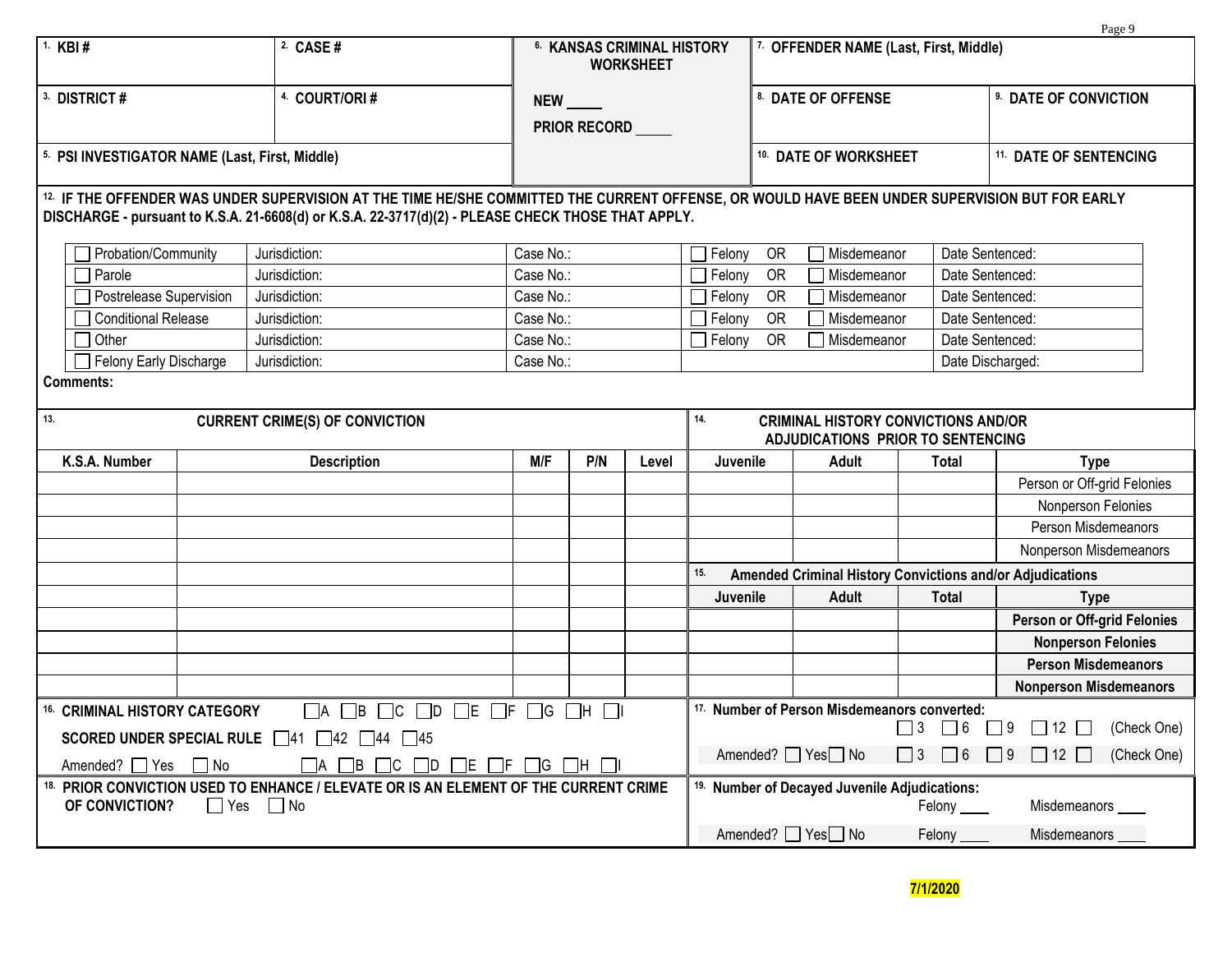#### **Supplemental Criminal History Worksheet - Prior Convictions Page # of**

| Offender's Name (L, F, M)                                                                                                                                                                                                                                                                                  |                                     |                    | <b>Judicial District</b>                           |                |              |                                                     |            |                                                                               | Case#<br>County <u>_________________________________</u> |                                                                                                                             |                                                                                   |                    |                             |                          |
|------------------------------------------------------------------------------------------------------------------------------------------------------------------------------------------------------------------------------------------------------------------------------------------------------------|-------------------------------------|--------------------|----------------------------------------------------|----------------|--------------|-----------------------------------------------------|------------|-------------------------------------------------------------------------------|----------------------------------------------------------|-----------------------------------------------------------------------------------------------------------------------------|-----------------------------------------------------------------------------------|--------------------|-----------------------------|--------------------------|
| Statute/Ordinance #                                                                                                                                                                                                                                                                                        | <b>Description</b>                  |                    |                                                    | Juris.<br>Code | <b>State</b> | County                                              | City       |                                                                               | Conviction<br><b>Date</b>                                | Case#                                                                                                                       |                                                                                   | Conviction<br>Code | Amended<br>Code             | Source of<br>Information |
| 1.                                                                                                                                                                                                                                                                                                         |                                     |                    |                                                    |                |              |                                                     |            |                                                                               |                                                          |                                                                                                                             |                                                                                   |                    |                             |                          |
| 2.                                                                                                                                                                                                                                                                                                         |                                     |                    |                                                    |                |              |                                                     |            |                                                                               |                                                          |                                                                                                                             |                                                                                   |                    |                             |                          |
| 3.                                                                                                                                                                                                                                                                                                         |                                     |                    |                                                    |                |              |                                                     |            |                                                                               |                                                          |                                                                                                                             |                                                                                   |                    |                             |                          |
| 4.                                                                                                                                                                                                                                                                                                         |                                     |                    |                                                    |                |              |                                                     |            |                                                                               |                                                          |                                                                                                                             |                                                                                   |                    |                             |                          |
| 5.                                                                                                                                                                                                                                                                                                         |                                     |                    |                                                    |                |              |                                                     |            |                                                                               |                                                          |                                                                                                                             |                                                                                   |                    |                             |                          |
| 6.                                                                                                                                                                                                                                                                                                         |                                     |                    |                                                    |                |              |                                                     |            |                                                                               |                                                          |                                                                                                                             |                                                                                   |                    |                             |                          |
| 7.                                                                                                                                                                                                                                                                                                         |                                     |                    |                                                    |                |              |                                                     |            |                                                                               |                                                          |                                                                                                                             |                                                                                   |                    |                             |                          |
| 8.                                                                                                                                                                                                                                                                                                         |                                     |                    |                                                    |                |              |                                                     |            |                                                                               |                                                          |                                                                                                                             |                                                                                   |                    |                             |                          |
| 9.                                                                                                                                                                                                                                                                                                         |                                     |                    |                                                    |                |              |                                                     |            |                                                                               |                                                          |                                                                                                                             |                                                                                   |                    |                             |                          |
| 10.                                                                                                                                                                                                                                                                                                        |                                     |                    |                                                    |                |              |                                                     |            |                                                                               |                                                          |                                                                                                                             |                                                                                   |                    |                             |                          |
| <b>CODES:</b><br><b>JURISDICTION:</b><br>F<br>Use 2-letter abbreviation<br><b>STATE:</b>                                                                                                                                                                                                                   | Federal S<br>Military M             | State<br>Municipal |                                                    |                |              |                                                     |            | Source of information:                                                        |                                                          | KBI<br><b>NCIC</b><br>Other jurisdiction - identify<br>Other - explain                                                      | Ш                                                                                 | CR - Court Records |                             |                          |
| <b>CONVICTION AND AMENDED CODES:</b><br><b>ADULT:</b><br><b>AOG</b><br>Adult Off-Grid Felony<br>Adult Class B Select Misdemeanor<br><b>AMS</b><br><b>AFN</b><br>Adult Felony Nonperson<br>AMU<br><b>Adult Misdemeanor Unscored</b><br><b>AFP</b><br>Adult Felony Person<br>AMP<br>Adult Misdemeanor Person |                                     |                    |                                                    |                |              | <b>JUVENILE:</b><br><b>JOG</b><br>JFD<br><b>JFP</b> |            | Juvenile Off-Grid Felony<br>Juvenile Felony Decayed<br>Juvenile Felony Person |                                                          | Juvenile Misdemeanor Decayed<br>JMD<br>JMU<br>Juvenile Misdemeanor Unscored<br><b>JMN</b><br>Juvenile Misdemeanor Nonperson |                                                                                   |                    |                             |                          |
| <b>AFE</b><br><b>Adult Felony</b>                                                                                                                                                                                                                                                                          | Enhancement/Element/Elevation       | AME                | Adult Misdemeanor<br>Enhancement/Element/Elevation |                |              |                                                     | <b>JFE</b> | Juvenile Felony                                                               | Enhancement/Element/Elevation                            |                                                                                                                             | <b>JMC</b><br>Juvenile Misdemeanor Conversion<br>JFN<br>Juvenile Felony Nonperson |                    |                             |                          |
| AMC                                                                                                                                                                                                                                                                                                        | <b>Adult Misdemeanor Conversion</b> | <b>AMN</b>         | Adult Misdemeanor Nonperson                        |                |              |                                                     | <b>JMP</b> |                                                                               | Juvenile Misdemeanor Person                              |                                                                                                                             | <b>JMS</b>                                                                        |                    | Juvenile Misdemeanor Select |                          |

**Note:** Class B and Class C nonperson misdemeanor convictions/adjudications, other than select misdemeanors in K.S.A. 21-6301(a)(10) and (a)(11), are not scored. **Note:** Unscored convictions/adjudications and decayed adjudications are not counted on page 1 of the worksheet.

NIH Not Included in Criminal History, by order of the Court, reasons state in Journal Entry

Page 10

## **7/1/2020**